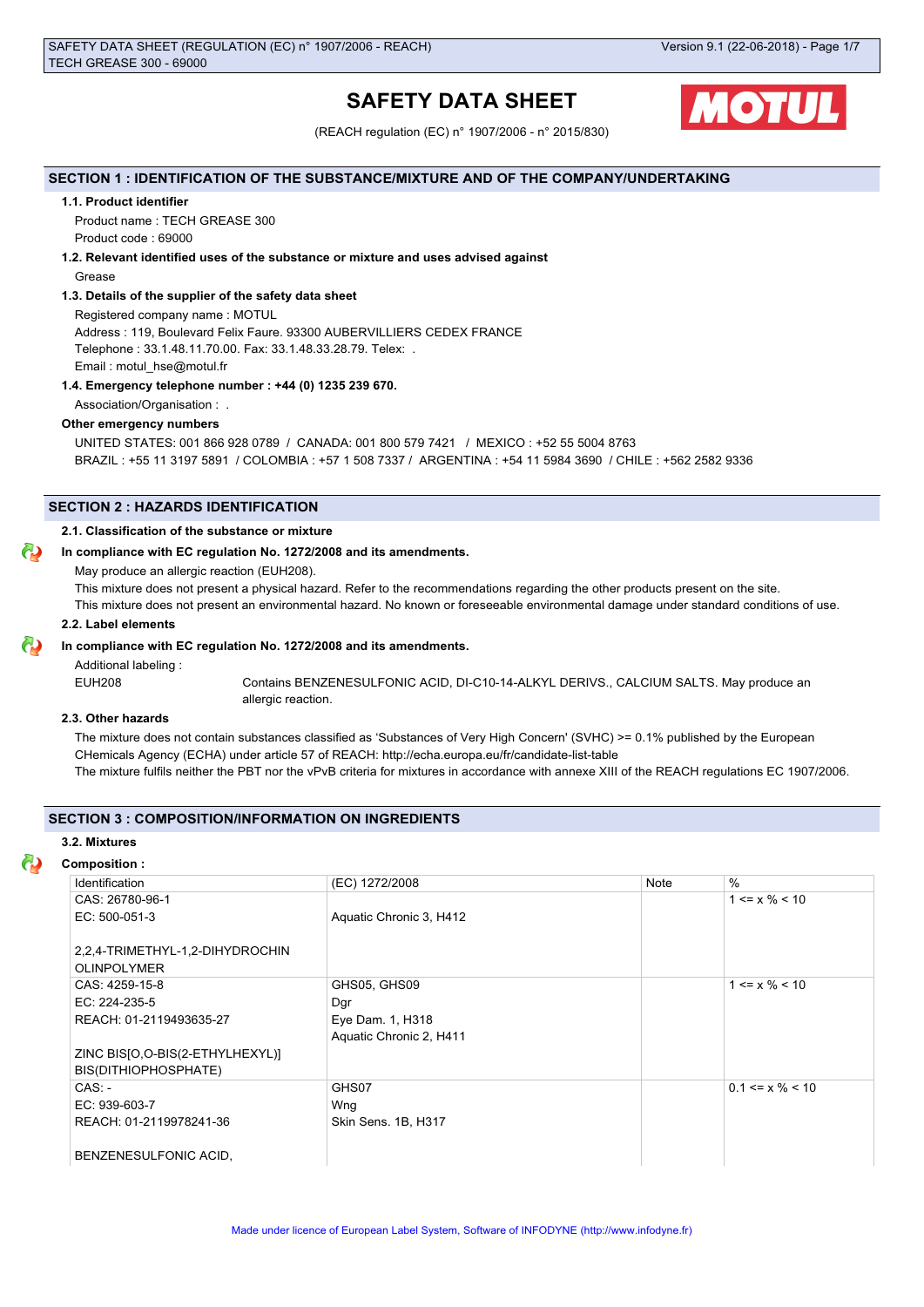## **SECTION 4 : FIRST AID MEASURES**

As a general rule, in case of doubt or if symptoms persist, always call a doctor.

NEVER induce swallowing by an unconscious person.

# **4.1. Description of first aid measures**

# **In the event of exposure by inhalation :**

In the event of an allergic reaction, seek medical attention.

## **In the event of splashes or contact with eyes :**

Wash immediately and abundantly with water, including under the eyelids.

## **In the event of splashes or contact with skin :**

In the event of an allergic reaction, seek medical attention.

## **In the event of swallowing :**

Seek medical attention, showing the label.

### **4.2. Most important symptoms and effects, both acute and delayed**

No data available.

### **4.3. Indication of any immediate medical attention and special treatment needed**

No data available.

## **SECTION 5 : FIREFIGHTING MEASURES**

Non-flammable.

## **5.1. Extinguishing media**

## **Suitable methods of extinction**

- In the event of a fire, use :
- foam
- carbon dioxide (CO2)
- powder
- dry sand

## **Unsuitable methods of extinction**

In the event of a fire, do not use :

- water

## **5.2. Special hazards arising from the substance or mixture**

A fire will often produce a thick black smoke. Exposure to decomposition products may be hazardous to health.

Do not breathe in smoke.

In the event of a fire, the following may be formed :

- carbon monoxide (CO)
- carbon dioxide (CO2)

## **5.3. Advice for firefighters**

No data available.

# **SECTION 6 : ACCIDENTAL RELEASE MEASURES**

## **6.1. Personal precautions, protective equipment and emergency procedures**

Consult the safety measures listed under headings 7 and 8.

Spilled product may make surfaces slippery.

#### **For first aid worker**

First aid workers will be equipped with suitable personal protective equipment (See section 8).

## **6.2. Environmental precautions**

Contain and control the leaks or spills with non-combustible absorbent materials such as sand, earth, vermiculite, diatomaceous earth in drums for waste disposal.

Prevent any material from entering drains or waterways.

## **6.3. Methods and material for containment and cleaning up**

Clean preferably with a detergent, do not use solvents.

## **6.4. Reference to other sections**

No data available.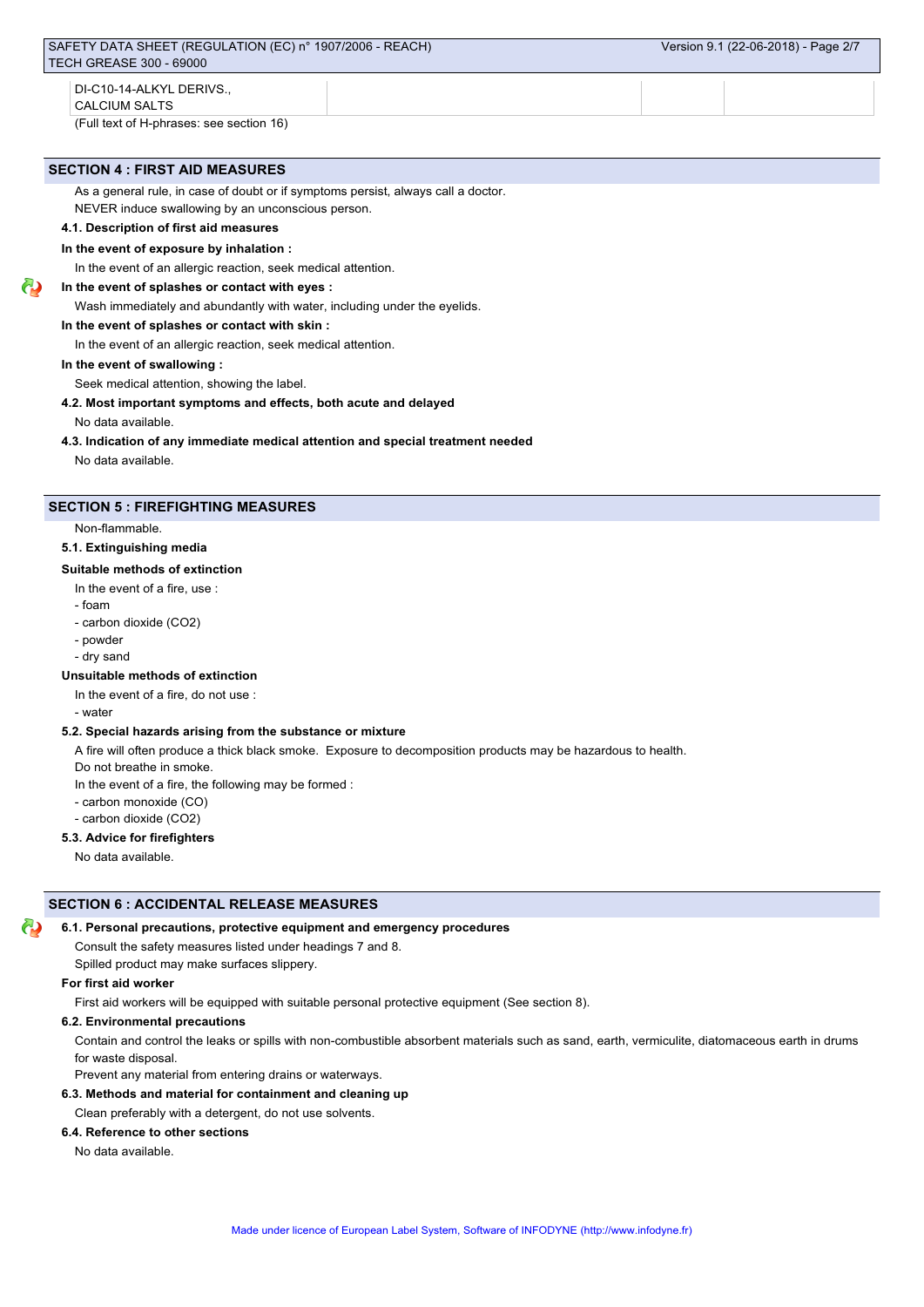## **SECTION 7 : HANDLING AND STORAGE**

Requirements relating to storage premises apply to all facilities where the mixture is handled.

#### **7.1. Precautions for safe handling**

Always wash hands after handling.

Remove and wash contaminated clothing before re-using.

Do not breathe vapours

Use only in well-ventilated areas.

N/A

#### **Fire prevention :**

Prevent access by unauthorised personnel.

## **Recommended equipment and procedures :**

For personal protection, see section 8.

Observe precautions stated on label and also industrial safety regulations.

#### **Prohibited equipment and procedures :**

No smoking, eating or drinking in areas where the mixture is used.

#### **7.2. Conditions for safe storage, including any incompatibilities**

Store between ......°C and ....°C in a dry, well ventilated place.

#### **Storage**

Keep out of reach of children.

#### **Packaging**

Always keep in packaging made of an identical material to the original.

#### **7.3. Specific end use(s)**

No data available.

## **SECTION 8 : EXPOSURE CONTROLS/PERSONAL PROTECTION**

#### **8.1. Control parameters**

No data available.

#### **8.2. Exposure controls**

#### **Personal protection measures, such as personal protective equipment**

Pictogram(s) indicating the obligation of wearing personal protective equipment (PPE) :



Use personal protective equipment that is clean and has been properly maintained. Store personal protective equipment in a clean place, away from the work area. Never eat, drink or smoke during use. Remove and wash contaminated clothing before re-using. Ensure that there is adequate ventilation, especially in confined areas.

#### **- Eye / face protection**

Avoid contact with eyes.

Use eye protectors designed to protect against liquid splashes

Before handling, wear safety goggles in accordance with standard EN166.

#### **- Hand protection**

Wear suitable protective gloves in the event of prolonged or repeated skin contact.

Use suitable protective gloves that are resistant to chemical agents in accordance with standard EN374.

Gloves must be selected according to the application and duration of use at the workstation.

Protective gloves need to be selected according to their suitability for the workstation in question : other chemical products that may be handled, necessary physical protections (cutting, pricking, heat protection), level of dexterity required.

Type of gloves recommended :

- Nitrile rubber (butadiene-acrylonitrile copolymer rubber (NBR))

N/A

N/A

#### N/A

Recommended properties :

- Impervious gloves in accordance with standard EN374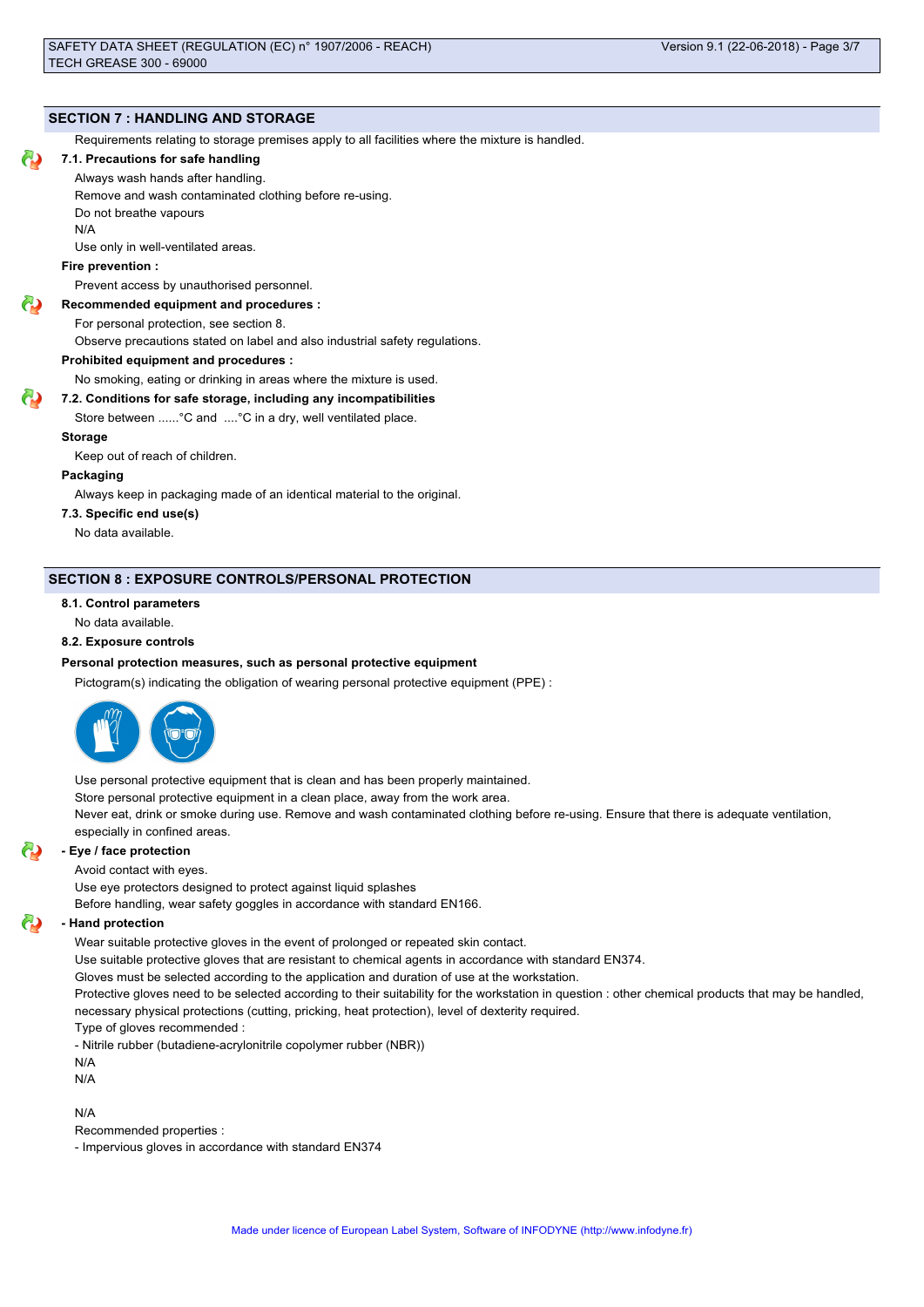#### **- Body protection**

Work clothing worn by personnel shall be laundered regularly.

After contact with the product, all parts of the body that have been soiled must be washed.

## **SECTION 9 : PHYSICAL AND CHEMICAL PROPERTIES**

## **9.1. Information on basic physical and chemical properties**

#### **General information :**

| Physical state:                                        | Fluid liquid.             |  |
|--------------------------------------------------------|---------------------------|--|
| Important health, safety and environmental information |                           |  |
| $pH$ :                                                 | Not relevant.             |  |
| Flash Point:                                           | 101.00 $^{\circ}$ C.      |  |
| Vapour pressure (50°C) :                               | Below 110 kPa (1.10 bar). |  |
| Density:                                               | $=$                       |  |
| Water solubility:                                      | Insoluble.                |  |

#### **9.2. Other information**

No data available.

#### **SECTION 10 : STABILITY AND REACTIVITY**

#### **10.1. Reactivity**

No data available.

#### **10.2. Chemical stability**

This mixture is stable under the recommended handling and storage conditions in section 7.

- **10.3. Possibility of hazardous reactions**
	- No data available.

#### **10.4. Conditions to avoid**

- Avoid :
- heat
- accumulation of electrostatic charges.

#### **10.5. Incompatible materials**

- Keep away from :
- 
- oxidising agents

#### **10.6. Hazardous decomposition products**

- The thermal decomposition may release/form :
- carbon monoxide (CO)
- carbon dioxide (CO2)

## **SECTION 11 : TOXICOLOGICAL INFORMATION**

## **11.1. Information on toxicological effects**

## No data available.

## **11.1.1. Substances**

#### **Acute toxicity :**

ZINC BIS[O,O-BIS(2-ETHYLHEXYL)] BIS(DITHIOPHOSPHATE) (CAS: 4259-15-8) Oral route : LD50 = 3100 mg/kg Species : Rat

Dermal route : LD50 = 5001 mg/kg Species : Rabbit

2,2,4-TRIMETHYL-1,2-DIHYDROCHINOLINPOLYMER (CAS: 26780-96-1) Oral route : LD50 = 3190 mg/kg Species : Rat

## **Specific target organ systemic toxicity - repeated exposure :**

2,2,4-TRIMETHYL-1,2-DIHYDROCHINOLINPOLYMER (CAS: 26780-96-1) Species : Rat

# - acids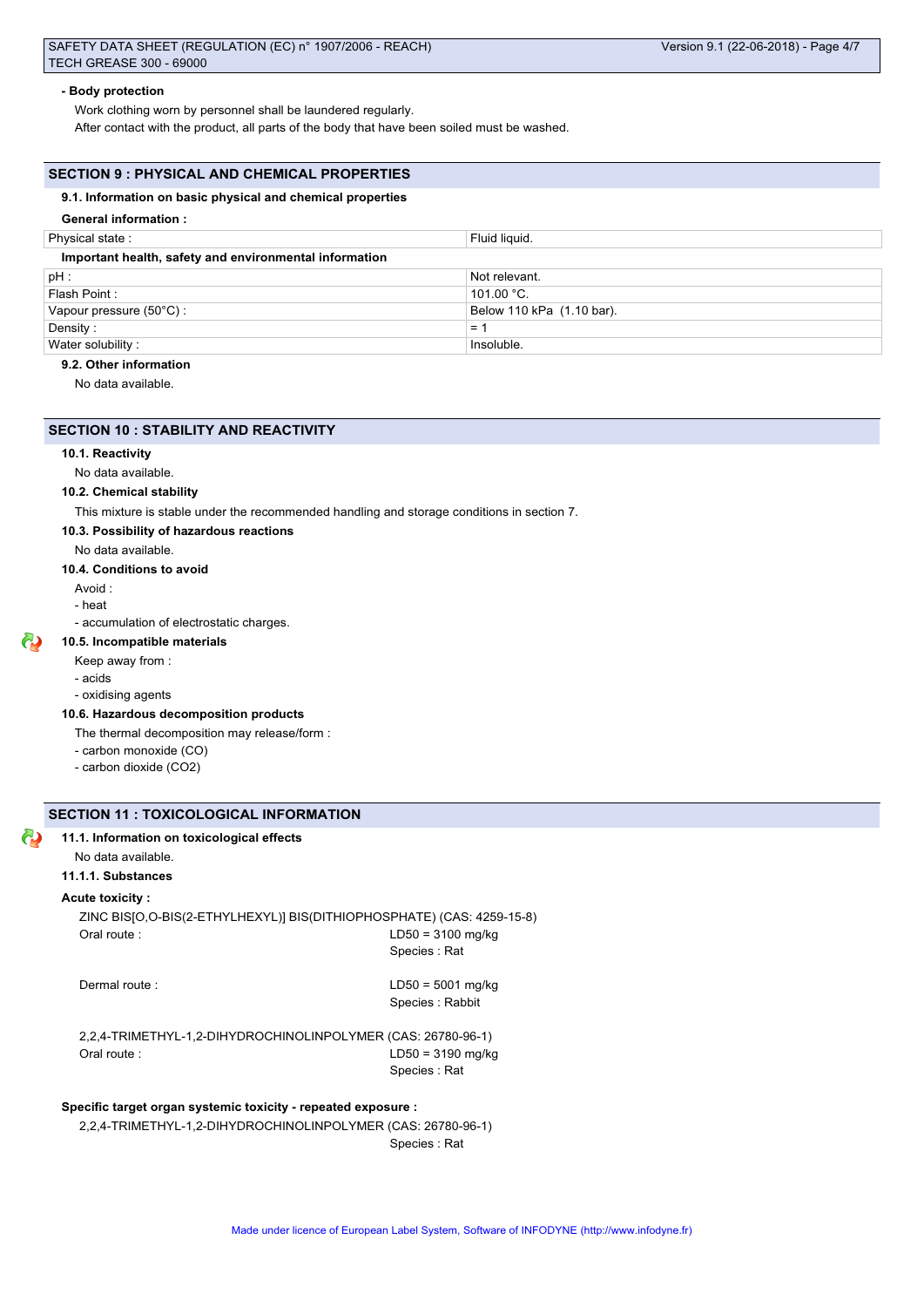## **Serious damage to eyes/eye irritation :**

No observed effect.

Iritis : Average score = 0.6 Duration of exposure : 12 h Species : Rabbit

#### **Respiratory or skin sensitisation :**

Contains at least one sensitising substance. May cause an allergic reaction.

## **12.1. Toxicity**

#### **12.1.1. Substances**

2,2,4-TRIMETHYL-1,2-DIHYDROCHINOLINPOLYMER (CAS: 26780-96-1) Crustacean toxicity : EC50 = 96 mg/l Species : Daphnia sp. Duration of exposure : 48 h

Algae toxicity :  $Ecr50 > 1000$  mg/l Duration of exposure : 96 h

ZINC BIS[O,O-BIS(2-ETHYLHEXYL)] BIS(DITHIOPHOSPHATE) (CAS: 4259-15-8) Crustacean toxicity : EC50 = 1 mg/l Species : Daphnia sp.

#### **12.1.2. Mixtures**

No aquatic toxicity data available for the mixture.

## **12.2. Persistence and degradability**

## **12.2.1. Substances**

ZINC BIS[O,O-BIS(2-ETHYLHEXYL)] BIS(DITHIOPHOSPHATE) (CAS: 4259-15-8)

Biodegradability : no degradability data is available, the substance is considered as not degrading quickly.

2,2,4-TRIMETHYL-1,2-DIHYDROCHINOLINPOLYMER (CAS: 26780-96-1)

Biodegradability : no degradability data is available, the substance is considered as not degrading quickly.

#### **12.3. Bioaccumulative potential**

No data available.

- **12.4. Mobility in soil**
	- No data available.

#### **12.5. Results of PBT and vPvB assessment**

No data available.

## **12.6. Other adverse effects**

No data available.

#### **German regulations concerning the classification of hazards for water (WGK) :**

WGK 2 (VwVwS vom 27/07/2005, KBws) : Hazardous for water.

#### **SECTION 13 : DISPOSAL CONSIDERATIONS**

Proper waste management of the mixture and/or its container must be determined in accordance with Directive 2008/98/EC.

#### **13.1. Waste treatment methods**

Do not pour into drains or waterways.

#### **Waste :**

Waste management is carried out without endangering human health, without harming the environment and, in particular without risk to water, air, soil, plants or animals.

Recycle or dispose of waste in compliance with current legislation, preferably via a certified collector or company.

Do not contaminate the ground or water with waste, do not dispose of waste into the environment.

#### **Soiled packaging :**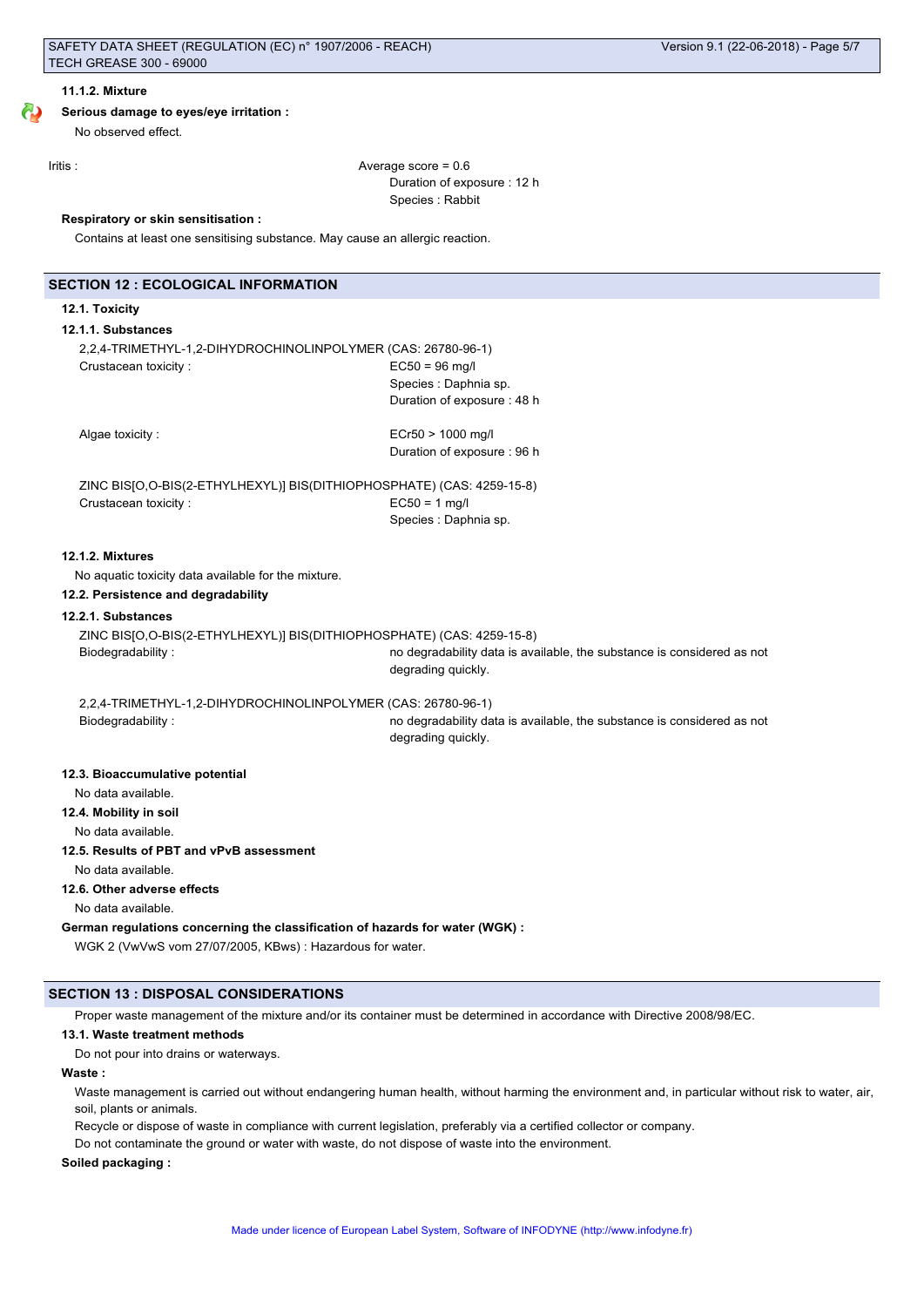Empty container completely. Keep label(s) on container. Give to a certified disposal contractor.

# **SECTION 14 : TRANSPORT INFORMATION**

Exempt from transport classification and labelling.

**14.1. UN number**

-

-

-

-

-

-

- **14.2. UN proper shipping name**
- **14.3. Transport hazard class(es)**

**14.4. Packing group**

- **14.5. Environmental hazards**
- **14.6. Special precautions for user**

## **SECTION 15 : REGULATORY INFORMATION**

#### **15.1. Safety, health and environmental regulations/legislation specific for the substance or mixture**

- **Classification and labelling information included in section 2:**
	- The following regulations have been used:
	- EU Regulation No. 1272/2008 amended by EU Regulation No. 2017/776 (ATP 10)
- **Container information:**

No data available.

**- Particular provisions :**

No data available.

- **German regulations concerning the classification of hazards for water (WGK) :** WGK 2 (VwVwS vom 27/07/2005, KBws) : Hazardous for water.
- **Standardised American system for the identification of hazards presented by the product in view of emergency procedures (NFPA 704) :**
	- NFPA 704, Labelling: Health=0 Inflammability=1 Instability/Reactivity=1 Specific Risk=none



### **15.2. Chemical safety assessment**

Product is not classified health and environmental hazard. Exposure scenarios are not required.

## **SECTION 16 : OTHER INFORMATION**

Since the user's working conditions are not known by us, the information supplied on this safety data sheet is based on our current level of knowledge and on national and community regulations.

The mixture must not be used for other uses than those specified in section 1 without having first obtained written handling instructions. It is at all times the responsibility of the user to take all necessary measures to comply with legal requirements and local regulations. The information in this safety data sheet must be regarded as a description of the safety requirements relating to the mixture and not as a guarantee of the properties thereof.

#### **Wording of the phrases mentioned in section 3 :**

| H317 | May cause an allergic skin reaction.               |
|------|----------------------------------------------------|
| H318 | Causes serious eye damage.                         |
| H411 | Toxic to aquatic life with long lasting effects.   |
| H412 | Harmful to aquatic life with long lasting effects. |